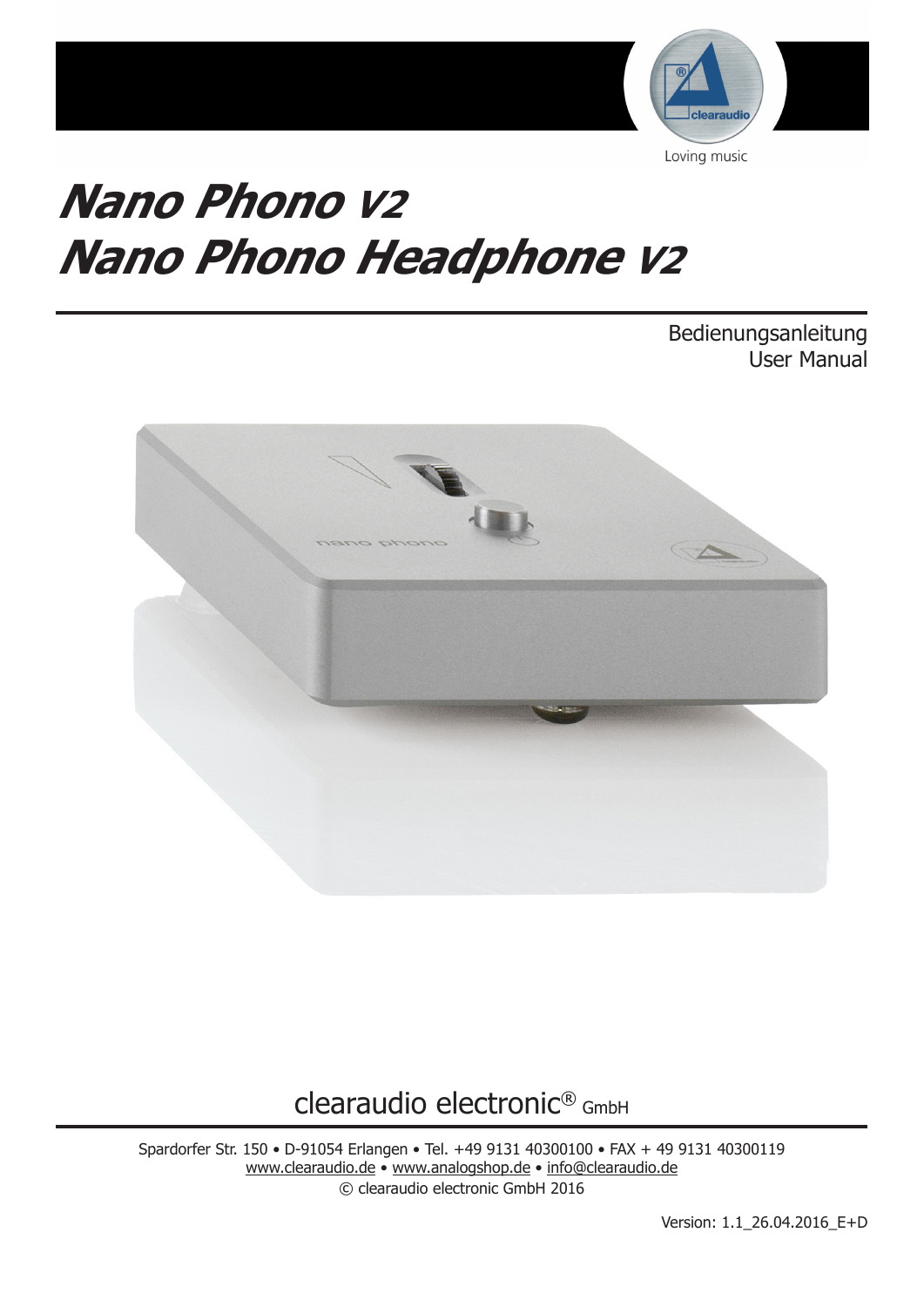

## **Deutsch**

Die RIAA MC- und MM-Vorverstärker Nano Phono V2 und Nano Phono "H" V2 (Headphone) erfüllen die höchsten Ansprüche an die analoge Musikwiedergabe.

Beide Nano Phonos V2 verfügen über einen Netzschalter. Aus klanglichen Gründen empfehlen wir Ihnen das Gerät nicht vom Netz zu trennen um eine konstante Betriebstemperatur beizubehalten.

## **-Inbetriebnahme-**

(für Nano phono V2 und Nano phono "H" V2)

## **WICHTIG!**

Stellen Sie sicher, dass die Steckbrücken auf der Geräteunterseite (linker und rechter Kanal getrennt) in die gewünschte Stellung für den MM- bzw. MC-Betrieb gebracht werden. Der eingebaute Subsonic-Filter kann über eine Steckbrücke auf der Geräteunterseite auf Wunsch ein- bzw. ausgeschaltet werden.

- Ist die Steckbrücke gesteckt, dann ist der Subsonic Filter **AUS**
- Ist die Steckbrücke nicht gesteckt, dann ist der Subsonic Filter **AN** (**EIN**)

Nun erfolgt die Masseverbindung zwischen Plattenspieler/Tonarm und der Masseklemme des Nano Phono V2 / Nano Phono "H" V2. Der Lautstärkeregler auf der Oberseite des Gerätes sollte auf die niedrigste Lautstärke eingestellt sein. Verbinden Sie anschließend die Cinchstecker des Tonarmkabels mit den Cinchbuchsen in der Nano Phono V2 / Nano Phono "H" V2.

Bitte schließen Sie erst jetzt das Gerät an das Stromnetz an und schalten das Gerät ein!

## **- Unbedingt beachten -**

Die Oberseite des Gerätes während des Betriebes nicht abdecken, damit eine ausreichende Luftzufuhr zur Kühlung gewährleistet ist!



Falls das Gerät eine länge Zeit nicht in Benutzung ist, schalten Sie das Gerät oben am Druckknopf (siehe Bild) aus. Oder trennen Sie das Gerät komplett vom Stromnetz in dem Sie das Steckernetzteil aus der Steckdose entfernen.



## **Standby Schalter**

## **- Tipp -**

Ermitteln Sie die richtige Polarität des Stecker-Netzteiles zur Steckdose durch Hörversuche. Drehen Sie den Stecker des Netzteils in der Steckdose um 180° solange, bis Sie die Stellung mit dem klanglich besten Ergebnis gefunden haben und markieren Sie anschließend diese Position (kann auch mittels Polaritätsprüfer bestimmt werden). In nahezu allen Fällen erweist sich eine der beiden Stellungen als die klanglich bessere.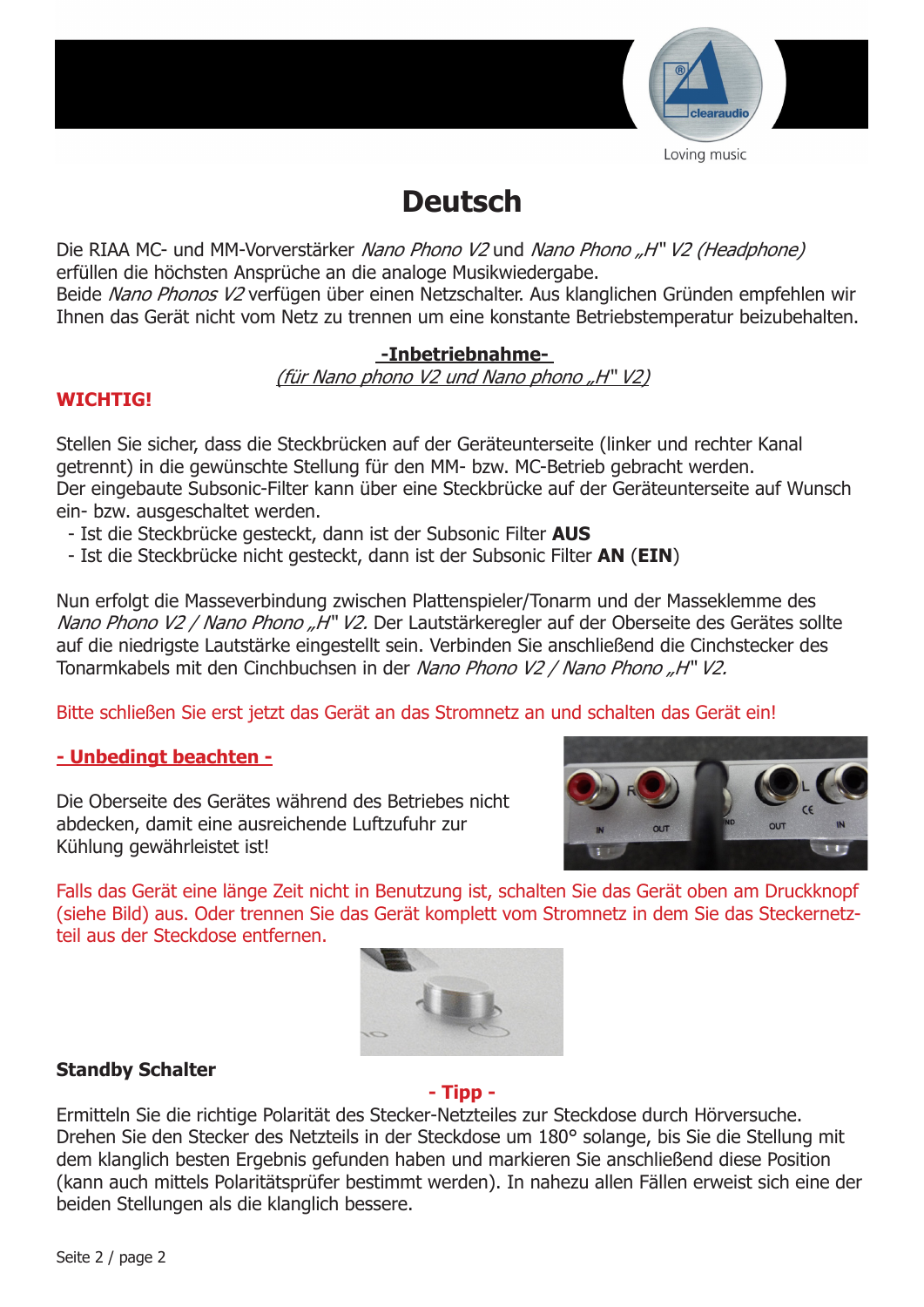

Phonovorverstärker sind Geräte mit einer hohen Signalverstärkung, da die Spannung die der Tonabnehmer des Plattenspielers liefert sehr niedrig ist (im Bereich von einigen µV). Aus diesem Grund werden auch hochfrequente Störsignale wahrnehmbar verstärkt. Eine vollständige Abblockung dieser Störsignale im Gerät würde die Audioeigenschaften verschlechtern.

Das hat zur Folge, dass hochfrequente Störungen, zum Beispiel aus dem 230 V Netz bzw. 115 V Netz, die Klangqualität beeinträchtigen könnte.

Das Gerät sollte daher nicht in der Nähe von Hochfrequenzerzeugenden Geräten wie z.B. Mobiltelefonen oder Modems bzw. an Stromnetzen die für Datenverkehr genutzt werden, betrieben werden.

## **Nano Phono V2 Produktinformation**

Die Nano Phono V2 verfügt über einen Dual Mono MM und MC Eingang der wahlweise auf der Unterseite des Gerätes für jeden Kanal ( Links – Rechts ) eingestellt werden kann. Der Standard - Eingangswiderstand beträgt 47 kΩ, für MM und MC Betrieb. Dies gewährleistet eine optimale Einstellung für alle MM Tonabnehmer. Um eine sofortige MC Inbetriebnahme zu gewährleisten, legen wir ab sofort die folgenden Widerstands - Pärchen mit folgenden Werten mit bei:

- 51
- $-200$
- 402 und
- $-1000$  Ohm.

Ist kein Widerstand im MC Betrieb mit eingesetzt, ist der MC Tonabnehmer mit 47 Kilo Ohm trotzdem abgeschlossen.

Für **clearaudio** MC Tonabnehmer empfehlen wir die Widerstände mit 402 Ohm zu verwenden. Für andere MC Tonabnehmer Typen folgen Sie bitte den Empfehlungen der Hersteller angaben. Des weiteren kann es durchaus vorkommen, das durch eigene Hörempfindungen die verwendeten Widerstände von den Herstellerangaben abweichen.

Hier empfehlen wir : Vertrauen Sie ihrem eigenem Gehör !

Wir wünschen Ihnen weiterhin viel Freude beim Musik hören. Ihr **clearaudio** Team

## **clearaudio electronic GmbH**

Spardorfer Str. 150 91054 Erlangen **Germany** Tel: +49 9131 40300100 Fax: +49-9131 40300119 www.clearaudio.de; info@clearaudio.de www.analogshop.de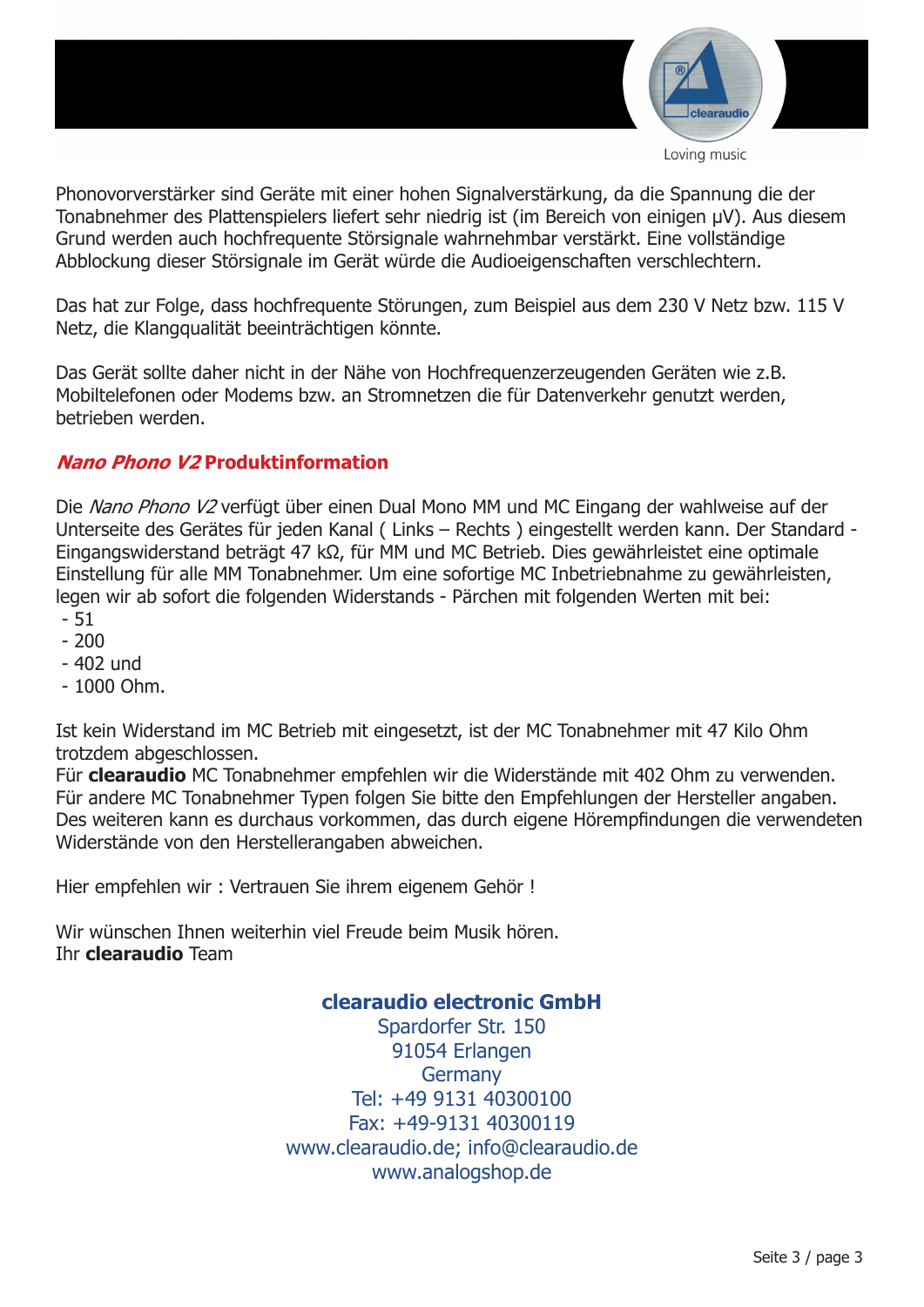

## **English**

Congratulations on the purchase of your new Nano Phono V2 / Nano Phono "H" V2 MC/MM phonostage. The Nano Phono V2 / Nano Phono "H" V2 features a power switch: we recommend that you keep the unit switched on in order to maintain a constant temperature for the electronic parts inside (this uses very little power). The new Nano Phono V2 / Nano Phono "H" V2 also has a built-in volume control unit.

## **- Set up -**

## **IMPORTANT!**

First, select either the MC (moving coil) or MM (moving magnet) mode according to your cartridge type, by inserting the removable jumpers into the relevant positions on the bottom of the unit (one each for left and right channels). The subsonic-filter function can also be adjusted by inserting jumpers into the relevant points on the bottom of the unit: if the jumper is inserted, then the subsonic filter is **OFF**. If the jumper is not inserted, then the subsonic filter is **ON**.

The next step is to connect the ground wire of the turntable/tonearm with the Nano Phono V2 / Nano Phono "H" V2. Make sure that the gain control is set to its lowest volume before connecting the Nano Phono V2 / Nano Phono "H" V2 to your MC/MM cartridge and preamplifier.

Finally, the very last thing to do is to connect the power supply to the mains and press the power switch to the "ON" position.

## **- Attention -**

Never cover or put anything on top of the Nano Phono V2 / Nano Phono "H" V2 as this could lead to overheating of electronic parts.



If the unit a longer time not in use, please press the button on top of the device. If the device is not in use, disconnect it completely from the power supply by removing the main plug from the socket.



## **Standby mode**

1. If you are using the Nano Phono V2 / Nano Phono "H" V2 with a two-pin mains plug, you may notice that inserting the plug into the mains socket one way round gives a slightly better sound than the other way.

Experiment to identify which is the optimum position.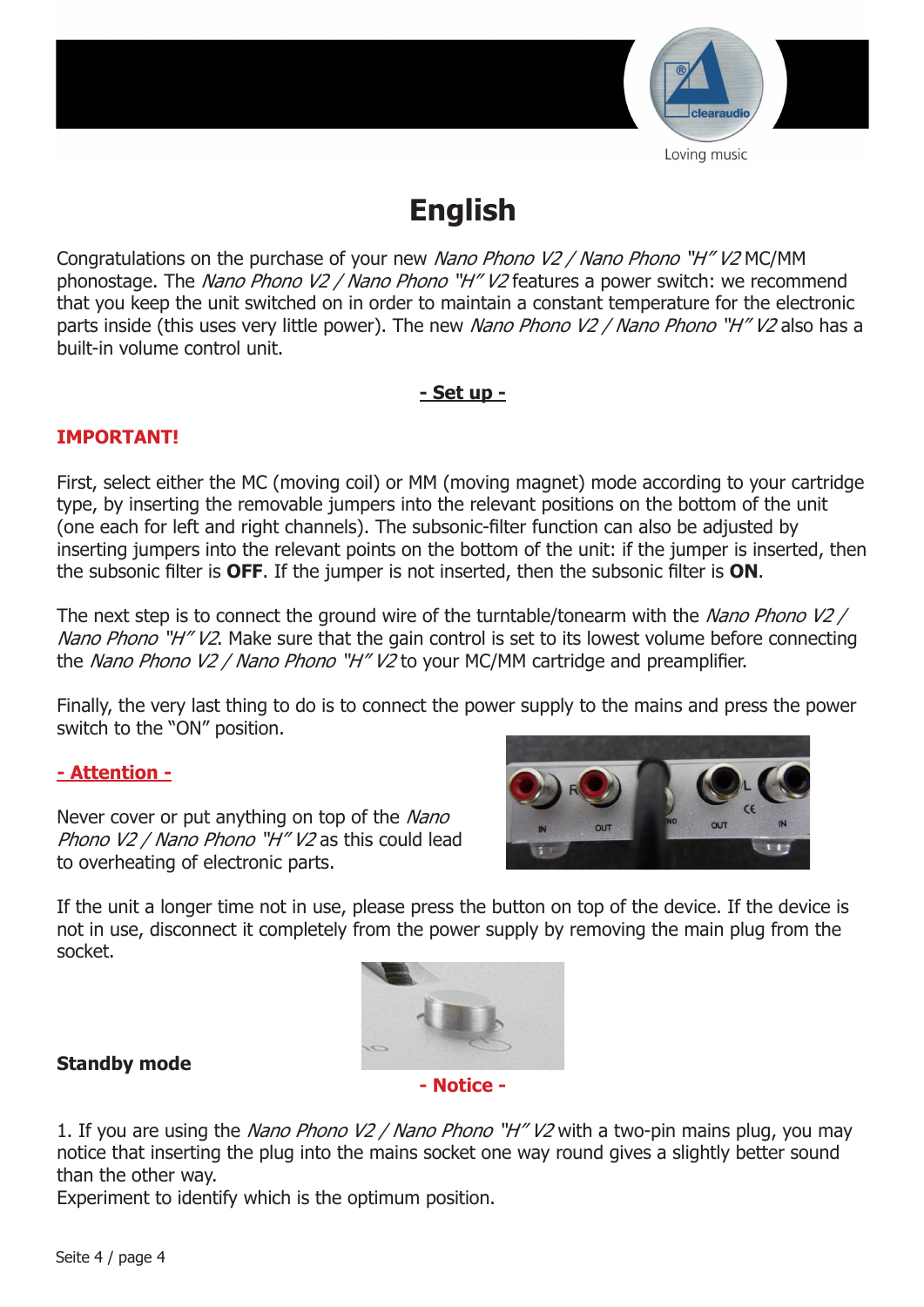

2. Phonostages provide a very high level of amplification, to address the fact that the electrical signal generated by a phono cartridge is extremely low.

As a result, phonostages are extremely sensitive, which leads to the potential problem that high-frequency interference may also be amplified to a point at which it becomes noticeable. Unfortunately it is not possible to completely protect the sensitive phonostage circuitry from this interference without degrading its high fidelity performance.

Therefore care must be taken to position the phonostage away from sources of high frequency interference such as mobile phones, modems and powerline communication systems (PLC) in which data is sent over the mains power network.

## **Nano Phono V2 Product information**

The Nano Phono V2 is a fully Dual Mono Design, designed for use with either MM or MC cartridges. Cartridge type is selected with individual jumpers for the left and right channels which are located on the underside of the unit.

The standard input impedance is set at 47 kΩ, which ensures an optimal setting for all MM Cartridges.

For the perfect input matching with MC cartridges, **Clearaudio** now includes the following resistor pairs:

- 51
- $-200$
- 402 and
- $-1000$  Q

If there are no resistors connected to the jumpers while in MC mode, the cartridge is automatically loaded with 47 kΩ.

The 402 Ω resistors are recommended for **Clearaudio** MC cartridges.

The other resistor values allow 3rd party MC cartridges to be loaded according to the manufacturer's guidelines.

It should be noted that sometimes your personal preference for cartridge loading may differ from that recommended by the cartridge manufacturer.

If so, **Clearaudio** recommends: Trust your own listening abilities, in your own surroundings!

Yours **Clearaudio** Team

## **Clearaudio electronic GmbH**

Spardorfer Str. 150 91054 Erlangen **Germany** Tel/Phone: +49 9131 40300100 Fax: +49 9131 40300119 www.clearaudio.de; info@clearaudio.de www.analogshop.de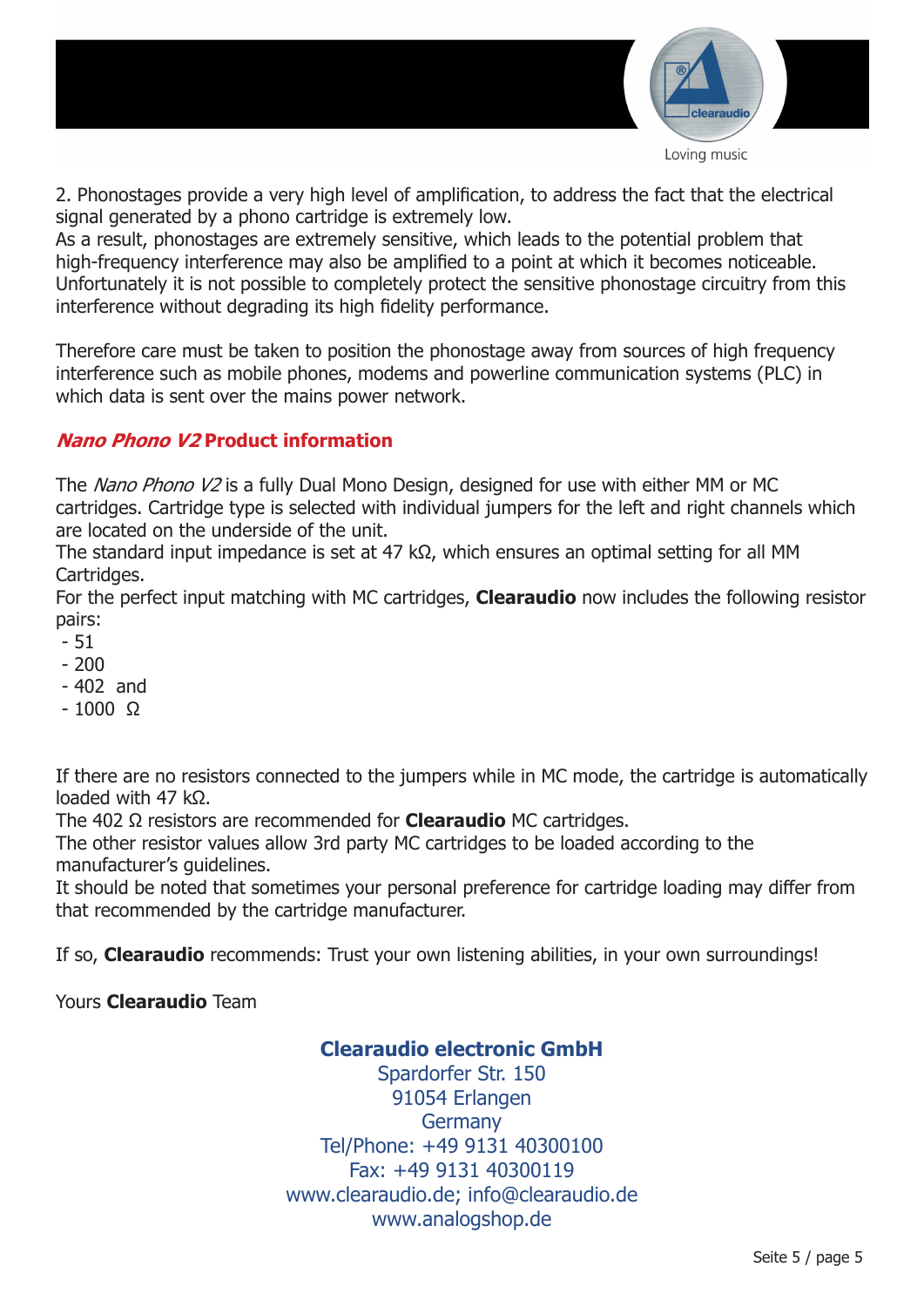

## **Technische Daten - Technical data:**

**Schneidekennlinien-Entzerrung:** Nach RIAA (Zeitkonst.: **RIAA:** 75µs / 318µs / 3180µs)

**RIAA accuracy:**

**Übersteuerungsfestigkeit:** 18dB / MC **Headroom**

**Signal/Rauschabstand:** 70 dB ("A" Weighted) **S/N:** 81 dB ("A" Weighted))

**Leistungsaufnahme**: max. 2,3 Watt **Standby mode:** <0.3 Watt **im ausgeschalteten Zustand/** 0,0 Watt **Off mode**

**Übersprechdämpfung**: > 80 dB bei 1 kHz,

**Maximale Ausgangsspannung:** 10 V eff. (1 kHz) **Max. output voltage:**

**Spannungsversorgung:** ±18 V DC/300mA

Leistungsverbrauch: <0.3W/Standby mode **Consumption power:**

**Eingänge / Ausgänge:** asymmetrisch (CINCH) **Input / Outputs:** and the unbalanced (RCA)

**Abmessungen ( b x t x h ):** 85 mm x 106 mm x 25 mm

**Verstärkung:** bei 1 kHz: 54 bis / to 68 dB (MC-Betrieb/Mode) **Amplification:** 34 bis / to 48 dB (MM-Betrieb/Mode)

**Eingangsimpedanz:** 47 kOhm/ 220pF / MM-Mode **Input load:** Individual / User / MC-Mode

**MM / MC – Eingang:** schaltbar mit Steckbrücke (auf Unterseite) **MM / MC - input:**  $\qquad \qquad \qquad$  switchable (at bottom)

**Subsonic Filter:** schaltbar mit Steckbrücke (auf Unterseite) **Subsonic Filter:** switchable (at bottom)

**RIAA Genauigkeit:** ± 0,4 dB @ 20Hz-50kHz

**Klirrfaktor:**  $\leq 0.006\%$  MC ("A" weighted @ 1kHz/ **THD:** -1dB@ Max)

**Powerconsumption: im Betrieb/ in operation 2,3 Watt** 

**Channel separation:** Gegenüberliegender Kanal kurzgeschlossen

**Power supply:** (externes Steckernetzteil, Kunststoffgehäuse) **(external power supply)**

**Gewicht: ca.** 500 g (Vorverstärker und Netzteil) **Weight:**  $W$ **Weight:**  $(Phonostage and power supply)$ 

**Dimensions (** w x l x h ): 3.35 inch x 4.17 inch x 0.98 inch